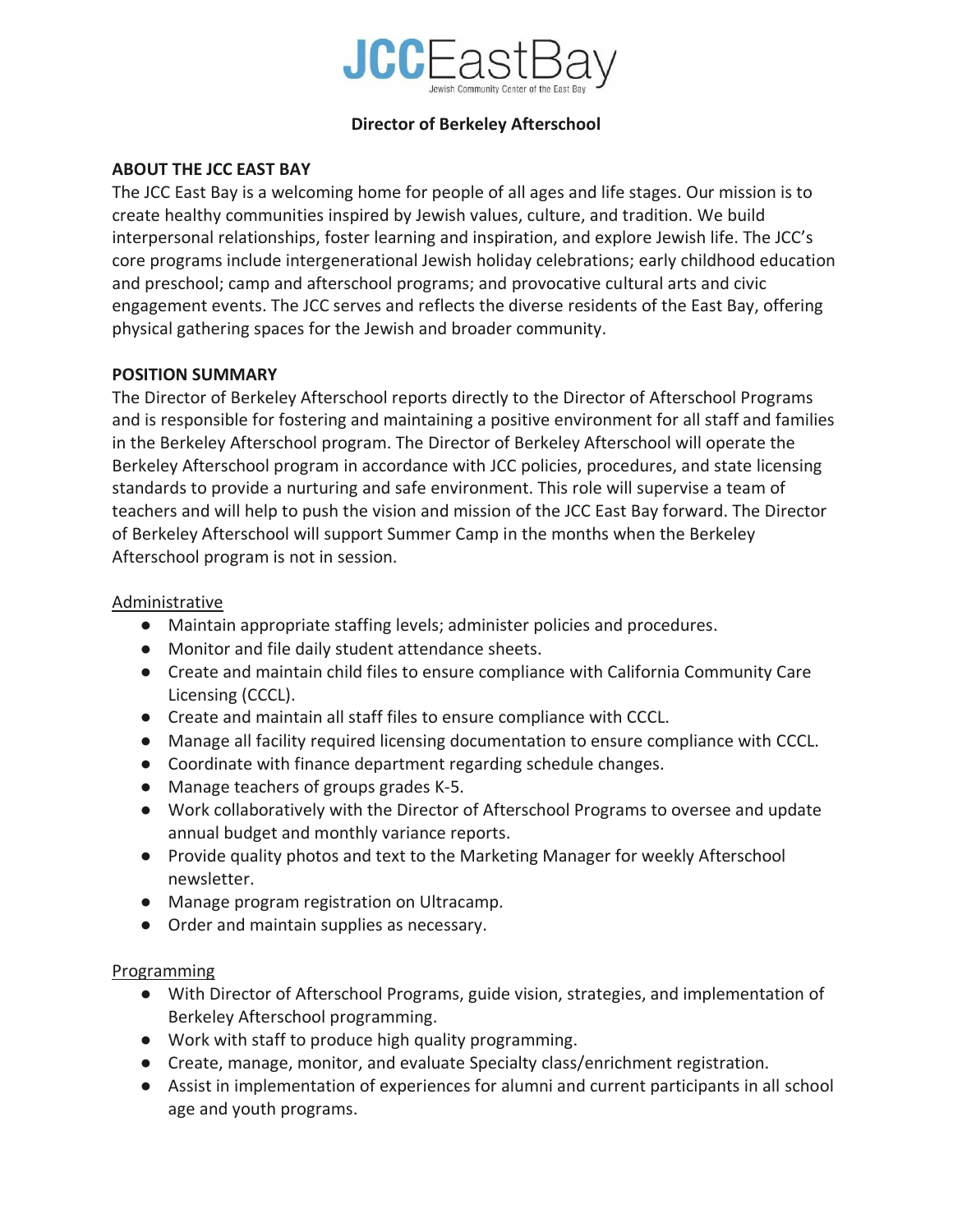

- Assist in development of weekly lesson plans.
- Serve role at camp as determined by Camp Director.

### Student Support

- Assist Director of Afterschool Programs in determining and implementing student discipline and behavior management.
- Observe classrooms during Specialty/enrichment periods; help teachers resolve problems and identify ways to enhance the student experience.
- Assist with daily parent communication as necessary.

### Parent Engagement

- Schedule and conduct tours for incoming families.
- Engage with parents on a daily basis to develop meaningful relationships.
- Participate in opportunities for parent community programs.

#### Staff Management

- Participate in the selection and evaluation of all Berkeley Afterschool Sstaff.
- With Director of Afterschool Programs, organize and plan staff training.
- Coordinate staff breaks, vacations, and substitutes.
- Work with staff to set goals and understand the expectations of the program.

#### General

- Perform at a high level in a fast-paced team environment, and handle and manage multiple projects to meet timelines and deadlines.
- Proactive leadership and consensus building skills.
- Goal-orientated and close attention to detail.
- Other duties as determined by the Director Afterschool Programs.

### **REQUIRED MINIMUM QUALIFICATIONS**

- Minimum of 3 years of child care or teaching experience.
- 1-2 years of program management and/or program development experience.
- Is licensed or will take classes to obtain a director's license for afterschool programs.
- Experience working with children grades K-5 with the ability to plan appropriate activities for different age groups.
- Experience working in a nonprofit and/or educational institution.
- Bachelor's Degree in education or relevant field preferred.
- Exceptional written and verbal communications.
- Excellent interpersonal skills; able to motivate small but mighty teams.
- Proven experience in customer service and community relations.
- Commitment to the mission of the JCC East Bay and comfort with Jewish community, values, and traditions.
- Ability to lead and direct children in large group settings.